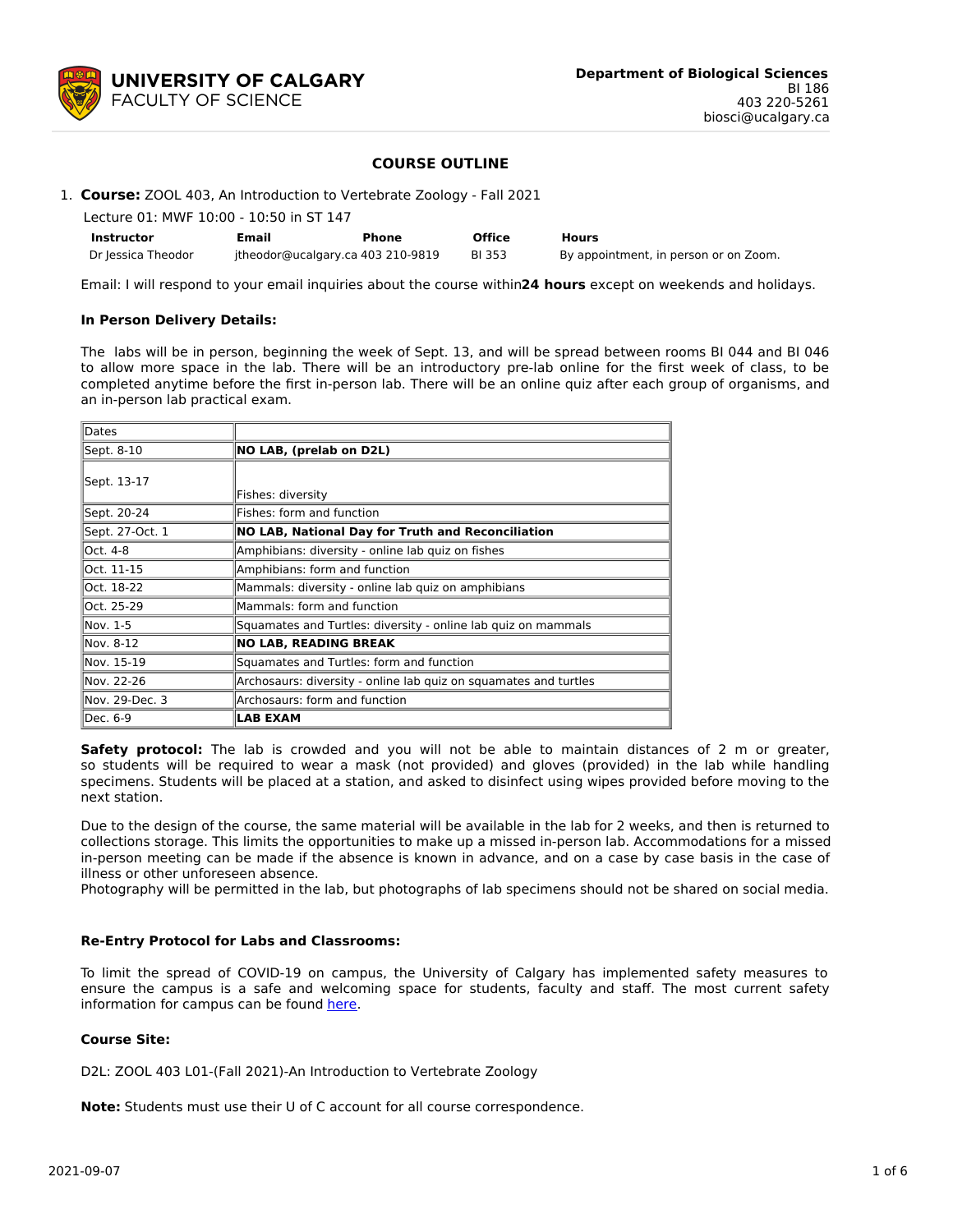Lectures will be in person, recordings will be available on D2L. Lecture schedule: Week 1: 08/09 - Course introduction 10/09 - What is a vertebrate? Week 2: 13/09 - Phylogenetics 15/09 - Jawless fishes 17/09 - Cartilaginous fishes Week 3: 20/09 - 22/09 - Cartilaginous fishes 24/09 - Ray-finned fishes Week 4: 27/09 - 29/09 - More ray-finned fishes 01/10 - Fleshy-finned fishes Week 5: 04/10 - Tetrapoda and living on land 06/10 - 08/10 - Amphibians Week 6: 11/10 **Thanksgiving, no lecture** 13/10 -15/10 - Amphibians Week 7: 18/10 - Amphibians 20/10 - Mammals 22/10 - **Midterm exam** covering up to Oct. 18 Week 8: 25/10-29/10 Mammals Week 9: 01/11-03/11 Mammals 05/11Turtles READING WEEK Week 10: 15/11-17/11 Turtles 19/11 Lizards and snakes Week 11: 22/11-24/11 Lizards and snakes 26/11 Crocodiles Week 12: 19/11 - 3/12 Birds Week 13: 6/12 Birds

8/12 Review

#### 2. **Requisites:**

See section [3.5.C](http://www.ucalgary.ca/pubs/calendar/current/sc-3-5.html) in the Faculty of Science section of the online Calendar.

# **Prerequisite(s):**

Biology 371.

#### **Antirequisite(s):**

Credit for Zoology 403 and either Zoology 477.01 or 477.02 will not be allowed. Also known as: (formerly Zoology 379)

#### 3. **Grading:**

The University policy on grading and related matters is described in [F.1](http://www.ucalgary.ca/pubs/calendar/current/f-1.html) and [F.2](http://www.ucalgary.ca/pubs/calendar/current/f-2.html) of the online University Calendar.

In determining the overall grade in the course the following weights will be used: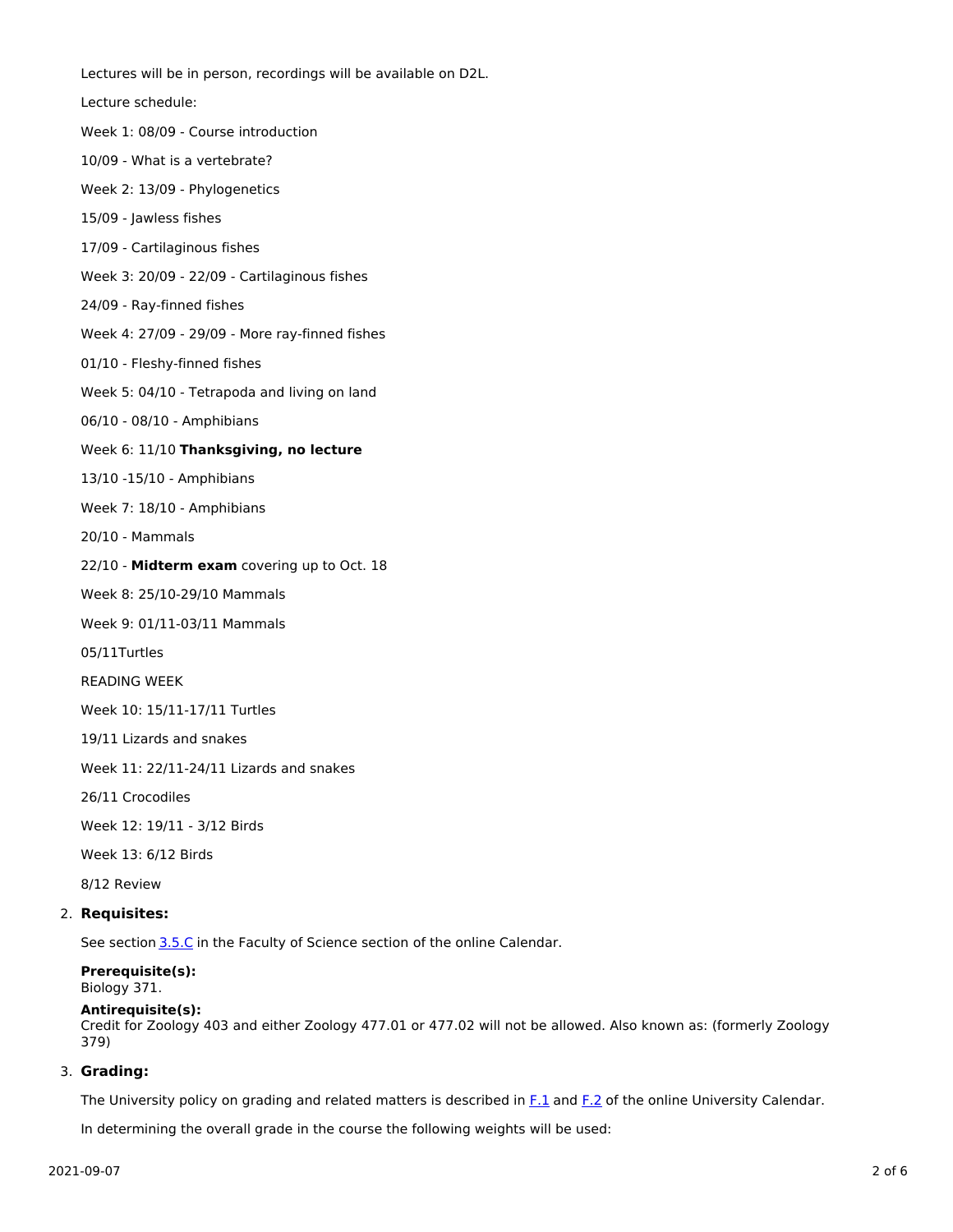| Component(s)            | Weighting % | Date                                          |
|-------------------------|-------------|-----------------------------------------------|
| Surveys                 | 3%          | lposted on D2L                                |
| Midterm exam            | 22%         | In class, Oct. 22                             |
| Lab quizzes $(4)$       | 10%         | After each lab unit, on D2L, see lab schedule |
| Lab notebook assignment | 25%         | After each lab unit, in D2L dropbox           |
| Final lab exam          | 15%         | Dec. 7 or 9 during lab time                   |
| Final lecture exam      | 25%         | TBA                                           |

Each piece of work (reports, assignments, quizzes, midterm exam(s) or final examination) submitted by the student will be assigned a grade. The student's grade for each component listed above will be combined with the indicated weights to produce an overall percentage for the course, which will be used to determine the course letter grade.

The conversion between a percentage grade and letter grade is as follows.

|                           | . .  |      | А.<br>- | $B +$ |     | в-   |         |     |     | -    |      |
|---------------------------|------|------|---------|-------|-----|------|---------|-----|-----|------|------|
| <b>Minimum % Required</b> | 90 % | 85 % | 80 %    | 77%   | 73% | 70 % | 67<br>% | 63% | 60% | 55 % | 50 % |

This course will have a final exam that will be scheduled by the Registrar. The Final [Examination](https://www.ucalgary.ca/registrar/exams) Schedule will be published by the Registrar's Office approximately one month after the start of the term. The final exam for this course will be designed to be completed within 2 hours.

Students must earn a passing grade (50%) in the lab component in order to pass the course, and if they earn less than that mark, the highest grade they can earn is a D+.

The University of Calgary offers a [flexible](https://www.ucalgary.ca/pubs/calendar/current/f-1-3.html) grade option, Credit Granted (CG) to support student's breadth of learning and student wellness. Faculty units may have additional requirements or restrictions for the use of the CG grade at the faculty, degree or program level. To see the full list of Faculty of Science courses where CG is not eligible, please visit the following website: [https://science.ucalgary.ca/current-students/undergraduate/program](https://science.ucalgary.ca/current-students/undergraduate/program-advising/flexible-grading-option-cg-grade)advising/flexible-grading-option-cg-grade

#### 4. **Missed Components Of Term Work:**

The university has suspended the requirement for students to provide evidence for absences. Please do not attend medical clinics for medical notes or Commissioners for Oaths for statutory declarations.

In the event that a student legitimately fails to submit any online assessment on time (e.g. due to illness etc...), please contact the course coordinator, or the course instructor if this course does not have a coordinator to arrange for a re-adjustment of a submission date. Absences not reported within 48 hours will not be accommodated. If an excused absence is approved, one possible arrangement is that the percentage weight of the legitimately missed assignment could also be pro-rated among the components of the course. This option is at the discretion of the coordinator and may not be a viable option based on the design of this course.

## 5. **Scheduled Out-of-Class Activities:**

There are no scheduled out of class activities for this course.

#### 6. **Course Materials:**

Required Textbook(s):

F. Harvey Pough, Christine M. Janis, Vertebrate Life, 10th Edition: Sinauer.

Lab materials will be in the Lab folder on the course D2L site.

In order to successfully engage in their learning experiences at the University of Calgary, students taking online, remote and blended courses are required to have reliable access to the following technology:

- A computer with a supported operating system, as well as the latest security, and malware updates;
- A current and updated web browser;
- Webcam/Camera (built-in or external);
- Microphone and speaker (built-in or external), or headset with microphone;
- Current antivirus and/or firewall software enabled;
- Stable internet connection.

For more information please refer to the UofC [ELearning](https://elearn.ucalgary.ca/technology-requirements-for-students) online website.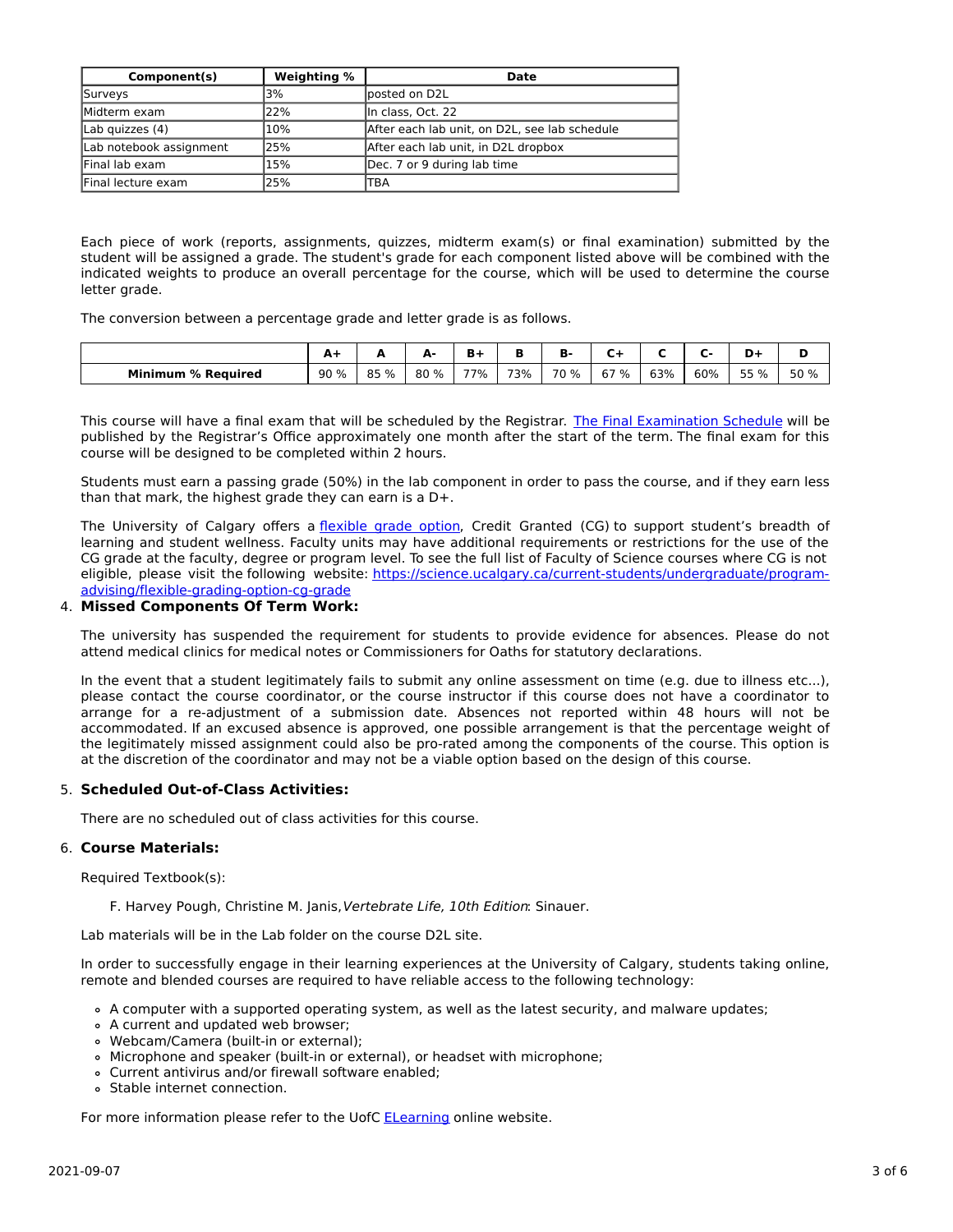## 7. **Examination Policy:**

The lab quizzes will be made available immediately after your scheduled lab period ends for that unit, and will be available until the end of that week. Quizzes are designed to be able to be completed in 30 minutes, but to allow for technical issues you will be given 2 hours to complete the quiz once you begin it.

The midterm exam is in person is designed to take 50 minutes in class.

The lab final exam will be in person, in the lab, in the final lab. This will be a practical exam, with 24 stations maximum. Each station will have 1-4 questions based on the specimens at the station, and you will have two minutes to answer the questions before rotating to the next station. The entire exam will not exceed 1 hour in length.

**IMPORTANT:** It is the student's responsibility to ensure they have adequate computer and internet access to write the quizzes. If a student encounters any technical issues starting a quiz, they **must** document the issue by taking a photo, screenshot, or video, and they must contact the instructor immediately so that either additional time can be provided to access the quiz or alternative arrangements made.

The quizzes are open book, meaning that you may access your lecture/lab notes or the textbook. No other aids are allowed on quizzes, including accessing internet resources such as search engines (Google etc), other websites, shared documents (Google docs etc) or chat servers (Discord, WhatsApp etc), etc., and you are specifically prohibited from working with or contacting any other individuals while you complete the quiz.

During the lab final exam, you may bring a prepared sheet of paper (8.5"x11") with any notes you wish on both sides. Be aware, however, that you will not have much time to consult these notes so they must be well organized and easy to read for you to make the bets use of them.

Students should also read the Calendar, [Section](http://www.ucalgary.ca/pubs/calendar/current/g.html) G, on Examinations.

## 8. **Approved Mandatory And Optional Course Supplemental Fees:**

There are no mandatory or optional course supplemental fees for this course.

## 9. **Writing Across The Curriculum Statement:**

For all components of the course, in any written work, the quality of the student's writing (language, spelling, grammar, presentation etc.) can be a factor in the evaluation of the work. See also Section [E.2](http://www.ucalgary.ca/pubs/calendar/current/e-2.html) of the University Calendar.

## 10. **Human & Living Organism Studies Statements:**

If you agree, your course work may be used for research purposes. Your responses will remain anonymous and confidential. Grouped data (no individual responses) may be used in academic presentations and publications. Participation in such research is voluntary and will not influence grades in this course. Students' signed consent forms will be withheld from instructors until after final grades are submitted. More information will be provided at the time student participation is requested.

See also **[Section](http://www.ucalgary.ca/pubs/calendar/current/e-5.html) E.5** of the University Calendar.

**STUDIES IN THE BIOLOGICAL SCIENCES INVOLVE THE USE OF LIVING AND DEAD ORGANISMS.** Students taking laboratory and field-based courses in these disciplines can expect involvement with and experimentation on such materials. Students perform dissections on dead or preserved organisms in some courses. In particular courses, students experiment on living organisms, their tissues, cells, or molecules. Sometimes field work requires students to collect a variety of living materials by many methods, including humane trapping.

All work on humans and other animals conforms to the Helsinki Declaration and to the regulations of the Canadian Council on Animal Care. The Department strives for the highest ethical standards consistent with stewardship of the environment for organisms whose use is not governed by statutory authority. Individuals contemplating taking courses or majoring in one of the fields of study offered by the Department of Biological Sciences should ensure that they have fully considered these issues before enrolling. Students are advised to discuss any concern they might have with the Undergraduate Program Director of the Department.

Students are expected to be familiar with [Section](http://www.ucalgary.ca/pubs/calendar/current/sc-4-1.html) SC.4.1 of the University Calendar.

## 11. **Reappraisal Of Grades:**

A student wishing a reappraisal, should first attempt to review the graded work with the Course coordinator/instructor or department offering the course. Students with sufficient academic grounds may request a reappraisal. Non-academic grounds are not relevant for grade reappraisals. Students should be aware that the grade being reappraised may be raised, lowered or remain the same. See [Section](http://www.ucalgary.ca/pubs/calendar/current/i-3.html) I.3 of the University Calendar.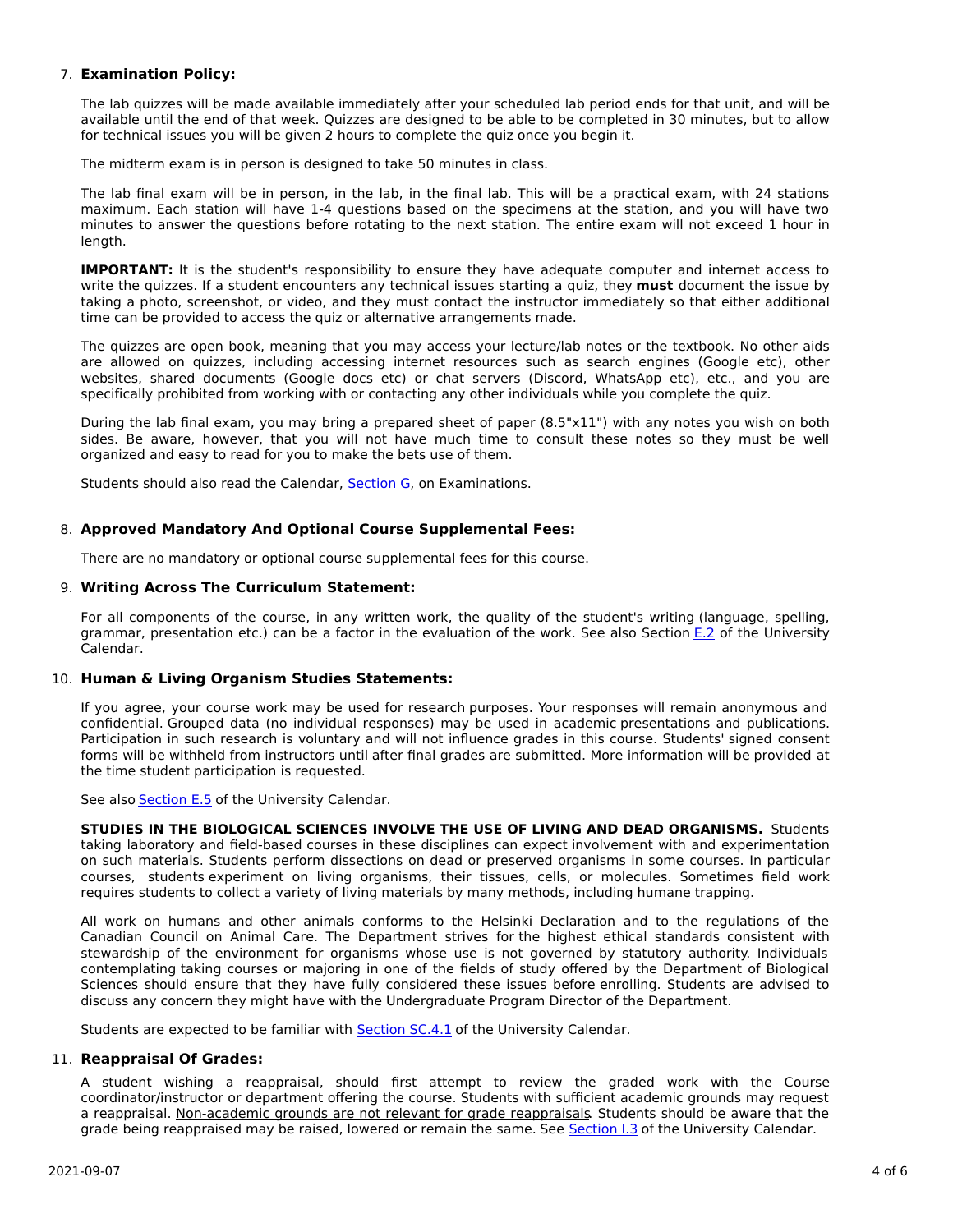- a. **Term Work:** The student should present their rationale as effectively and as fully as possible to the Course coordinator/instructor within **ten business days** of either being notified about the mark, or of the item's return to the class. If the student is not satisfied with the outcome, the student shall submit the Reappraisal of Graded Term work form to the department in which the course is offered within 2 business days of receiving the decision from the instructor. The Department will arrange for a reappraisal of the work within the next ten business days. The reappraisal will only be considered if the student provides a detailed rationale that outlines where and for what reason an error is suspected. See sections 1.1 and 1.2 of the University Calendar
- b. **Final Exam:**The student shall submit the request to Enrolment Services. See [Section](http://www.ucalgary.ca/pubs/calendar/current/i-3.html) I.3 of the University Calendar.

Requests for grade reappraisal must be submitted in writing with an explanation of the reason for the regrade request. Regrades are not necessarily limited to a single exam question and the entire examination or assignment may be regraded.

## 12. **Other Important Information For Students:**

- a. **Mental Health** The University of Calgary recognizes the pivotal role that student mental health plays in physical health, social connectedness and academic success, and aspires to create a caring and supportive campus community where individuals can freely talk about mental health and receive supports when needed. We encourage you to explore the mental health resources available throughout the university community, such as counselling, self-help resources, peer support or skills-building available through the SU Wellness Centre (Room 370, MacEwan Student Centre, Mental Health [Services](https://www.ucalgary.ca/wellnesscentre/services/mental-health-services) Website) and the Campus Mental Health Strategy website [\(Mental](http://www.ucalgary.ca/mentalhealth) Health).
- b. **SU Wellness Services:** For more information, see [www.ucalgary.ca/wellnesscentre](http://www.ucalgary.ca/wellnesscentre) or call [403-210-9355.](tel:4032109355)
- c. **Sexual Violence:** The Sexual Violence Support Advocate, Carla Bertsch, can provide confidential support and information regarding sexual violence to all members of the university community. Carla can be reached by email [\(svsa@ucalgary.ca](mailto:svsa@ucalgary.ca)) or phone at[403-220-2208](tel:4032202208). The complete University of Calgary policy on sexual violence can be viewed at [\(https://www.ucalgary.ca/legal-services/sites/default/files/teams/1/Policies-Sexual](https://www.ucalgary.ca/legal-services/sites/default/files/teams/1/Policies-Sexual-and-Gender-Based-Violence-Policy.pdf)and-Gender-Based-Violence-Policy.pdf)
- d. **Misconduct:** Academic integrity is the foundation of the development and acquisition of knowledge and is based on values of honesty, trust, responsibility, and respect. We expect members of our community to act with integrity. Research integrity, ethics, and principles of conduct are key to academic integrity. Members of our campus community are required to abide by our institutional Code of [Conduct](https://www.ucalgary.ca/legal-services/sites/default/files/teams/1/Policies-Code-of-Conduct.pdf) and promote academic integrity in upholding the University of Calgary's reputation of excellence. Some examples of academic misconduct include but are not limited to: posting course material to online platforms or file sharing without the course instructor's consent; submitting or presenting work as if it were the student's own work; submitting or presenting work in one course which has also been submitted in another course without the instructor's permission; borrowing experimental values from others without the instructor's approval; falsification/fabrication of experimental values in a report. Please read the following to inform yourself more on academic integrity:

**Student [Handbook](https://www.ucalgary.ca/live-uc-ucalgary-site/sites/default/files/teams/9/AI-Student-handbook-1.pdf) on Academic Integrity** Student Academic Misconduct [Policy](https://www.ucalgary.ca/legal-services/sites/default/files/teams/1/Policies-Student-Academic-Misconduct-Policy.pdf) and [Procedure](https://www.ucalgary.ca/legal-services/sites/default/files/teams/1/Policies-Student-Academic-Misconduct-Procedure.pdf) [Research](https://www.ucalgary.ca/legal-services/sites/default/files/teams/1/Policies-Research-Integrity-Policy.pdf) Integrity Policy

Additional information is available on the Student Success Centre [Academic](https://ucalgary.ca/student-services/student-success/learning/academic-integrity) Integrity page

## e. **Academic Accommodation Policy:**

It is the student's responsibility to request academic accommodations according to the University policies and procedures listed below. The student accommodation policy can be found at: <https://www.ucalgary.ca/legal-services/sites/default/files/teams/1/Policies-Student-Accommodation-Policy.pdf>

Students needing an accommodation because of a disability or medical condition should communicate this need to Student Accessibility Services in accordance with the Procedure for Accommodations for Students with Disabilities: [https://www.ucalgary.ca/legal-services/sites/default/files/teams/1/Policies-Accommodation](https://www.ucalgary.ca/legal-services/sites/default/files/teams/1/Policies-Accommodation-for-Students-with-Disabilities-Procedure.pdf)for-Students-with-Disabilities-Procedure.pdf.

Students needing an accommodation in relation to their coursework or to fulfil requirements for a graduate degree, based on a Protected Ground other than Disability, should communicate this need, by filling out the Request for Academic [Accommodation](https://science.ucalgary.ca/sites/default/files/teams/1/request-accommodation-academic-courses.pdf) Form and sending it to Lisa Gieg by emai[llmgieg@ucalgary.ca](mailto:lmgieg@ucalgary.ca) preferably 10 business days before the due date of an assessment or scheduled absence.